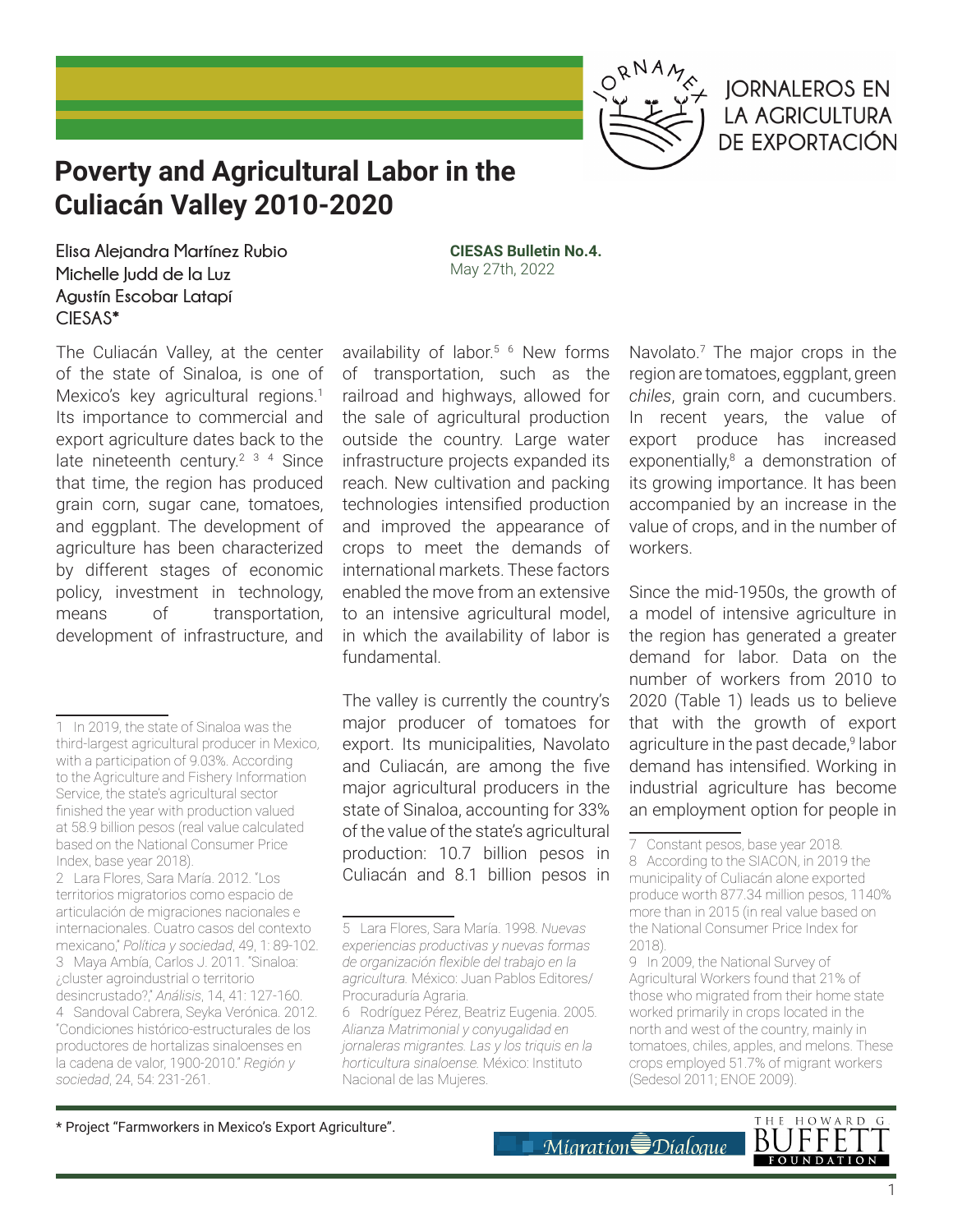the region, but also for workers from other states. The need for labor is such that it has intensified migration flows. The crops in this microregion are a source of employment and part of the survival strategies of the agricultural workers who travel the migratory route from the Pacific to the northwest.10 According to data from INEGI's 2020 Census, 6.82% of the population of Culiacán (which includes a large city) is employed in the primary sector, $11$ as is 35.39% of the population of Navolato. These figures reflect the importance of agricultural labor in both municipalities.

The importance in the region of these developments and the increase in the value of production in recent years call our attention to the lives and working conditions of agricultural laborers. In recent years, the idea of social responsibility has taken on great importance in export agriculture. This concept includes a set of practices that seek to provide decent working conditions and respect for the human rights of workers: formal hiring, enrollment in social security, elimination of child labor, higher wages, and decent housing. These practices translate into greater well-being for workers and their families. The implementation of these practices in communities like the Culiacán

|                                     | Changes in Agriculture in Culiacán and Navolato, Sinaloa, 2010 and 2020. |                                 |                                                            |                                   |               |                    |  |  |
|-------------------------------------|--------------------------------------------------------------------------|---------------------------------|------------------------------------------------------------|-----------------------------------|---------------|--------------------|--|--|
|                                     |                                                                          | Area<br>harvested<br>(hectares) | <b>Production</b><br>$(1000s$ of<br>metric<br>tons)        | Value<br>(millions)<br>of pesos*) | Value/hectare | Field<br>workers** |  |  |
| Culiacán<br>$2010 -$<br>2020        | 2010                                                                     | 181,120.42                      | 2,191.73                                                   | 6,297.17                          | 34.77         | 11,104             |  |  |
|                                     | 2020                                                                     | 153,518.53                      | 2,371.48                                                   | 10,696.04                         | 69.67         | 20,010             |  |  |
|                                     | $\frac{0}{0}$<br>change                                                  | $-15.2$                         | $+8.2$                                                     | $+69.9$                           | $+100.4$      | $+80.20$           |  |  |
|                                     | 2010                                                                     | 92,114.00                       | 1,578.22                                                   | 5,325.22                          | 57.81         | 4,087              |  |  |
| <b>Navolato</b><br>$2010 -$<br>2020 | 2020                                                                     | 94,147.88                       | 1,338.39                                                   | 8,069.19                          | 85.71         | 18,329             |  |  |
|                                     | $\frac{0}{0}$<br>change                                                  | $+2.2$                          | $-6.1$                                                     | $+51.5$                           | $+48.3$       | $+348.47$          |  |  |
|                                     |                                                                          |                                 | Course Authors' coloulations hosed on data from CIAD CADED |                                   |               |                    |  |  |

**Table 1.**

**Source**: Authors' calculations based on data from SIAP-SADER. <br> **\*** Constant pesos, base year 2018.

The census category for 2010 corresponds to the first grouping in the Occupational Classification (CUO; Clasificación Única de Ocupaciones, 2010) and for 2020 to the grouping in the National System for Occupational Classification (SINCO; Sistema Nacional de Clasificación de Ocupaciones, 2019).

Valley, where industrial agriculture is dominant, is significant enough to have affected the levels of poverty and well-being. In this bulletin we analyze the CONEVAL poverty indexes for  $2010$  and  $2020^{12}$  to determine whether agricultural activity in this period may have reduced poverty, or if precarity and vulnerability predominated.

#### Poverty and Agricultural Labor

With the structural economic reforms of the 1980s that sought to liberalize Mexico's markets, agriculture in the Culiacán Valley was reorganized. The adjustments were characterized by technological changes to increase productivity,<sup>13</sup> and a restructuring of labor. A number of studies describe how this period marked the beginning of flexibilization and segmentation of work in the fields:<sup>14 15</sup> the imposition of precarious working conditions including casual hiring, piecework, and activities assigned according to workers' age, sex, and ethnicity. These studies document the living and working conditions of the Valley's agricultural workers: the lack of formal employment with registration in social security, their overcrowded housing, and their low wages. Posadas<sup>16</sup> notes that from 2000 to 2010 the development of export agriculture increased the

organizational innovation; c) food safety; d) development of efficient marketing channels; and e) social policy" (2011, 155). 14 Becerra Pedraza, Itzel., Vázquez García, et. al. 2008. "Infancia y flexibilidad laboral en la agricultura de exportación mexicana." *Revista latinoamericana en ciencias sociales niñez y juventud*, 6, 1: 191-215.

15 Lara Flores, Sara María. 1998. *Nuevas experiencias productivas y nuevas formas de organización flexible del trabajo en la agricultura.* México: Juan Pablos Editores/ Procuraduría Agraria.

16 Posadas. 2017. "La situación de los trabajadores rurales en Sinaloa," *Estudios sociales*, 27,49: 245-271.

<sup>10</sup> Secretaría de Desarrollo Social. 2006. *Tendencias recientes de la migración interna de los jornaleros agrícolas, México, Sedesol / Programa de Atención a Grupos Vulnerables.* 11 Culiacán is one of the main producers in the state, but it has a greater occupational diversity because it includes the state capital. For this reason the proportion of the population employed in the primary sector is much less than in the municipality of Navolato.

<sup>12</sup> For more on the methodology for measuring poverty in Mexico, see Escobar, Martínez, and Judd, 2020. "Agricultura de exportación y pobreza en el Valle de Ciudad Guzmán," *Jornaleros en la agricultura de exportación CIESAS Boletín nº 2.* México: CIESAS.

<sup>13</sup> Marañón notes that the farmers of Sinaloa used five strategies to maintain competitiveness in this process of restructuring: "a) specialization in production; b) continual technological and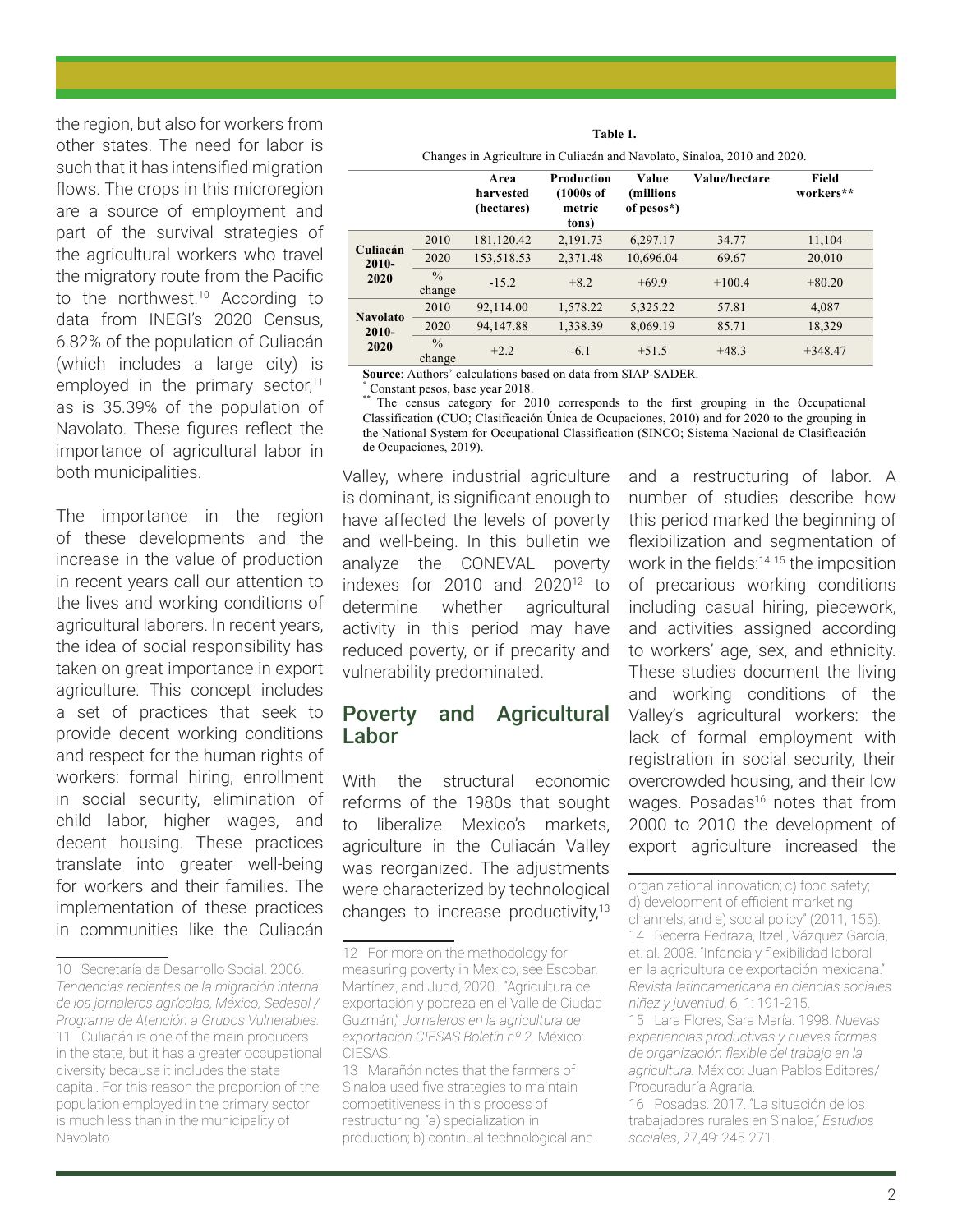value of agricultural production, but paradoxically, workers' poverty and living conditions worsened. Our study analyzes data from the CONEVAL multidimensional poverty measurement for the period 2010 to 2020 to determine whether the situation has changed. These data allow us to examine the impact of agriculture on communities and the well-being of workers. CONEVAL data are important, given the economic importance of agriculture in both municipalities and the number of workers it employs.

Figure 1 shows changes in the indicators of multidimensional poverty from 2010 to 2020.17 In Culiacán overall trends in multidimensional poverty are positive: poverty, extreme poverty, the population with three deprivations or more, lack of access to education, and lack of access to health and social security all fall, indicating improvements. Only basic housing services and access to food remained flat.

In Navolato, on the contrary, the overall picture is negative. There are improvements in extreme poverty, housing services and access to food. But poverty, the population with three or more deprivations, lack of access to education, lack of access to health services, and social security all increase, signaling an overall worsening of the situation in this municipality. At the same time, agricultural production increased by 51.5%, and the number of workers in the fields increased by 348.47%. The

increase in the number of workers and of those with gaps in social resources demonstrate that in spite of the availability of work, the living conditions of these workers have not improved. In Culiacán, the greatest worsening was a small rise in lack of access to food; in Navolato, it was access to health services. Although both gaps increased, the population with income below the poverty line decreased, indicating an improvement in income. (See Appendix One for the full multidimensional poverty measurement). One shows the full multidimensional poverty measurement.

## Living and Working **Conditions**

We took a closer look at working and living conditions in the Valley. The relationship between the increase in social vulnerability and agricultural labor in the Culiacán Valley can be seen in the living conditions of the workers. During fieldwork in Sinaloa18, in which workers were interviewed for the Survey of Workers in Export Agriculture (Encuesta de Jornaleros de la Agricultura de Exportación)<sup>19</sup> and an ethnographic analysis, we observed their living and working conditions. In the Culiacán Valley we found a segmented and divided labor market. One group includes workers employed by companies that are part of the Asociación de Agricultores del Río Culiacán (AARC), which are

<sup>19</sup> Survey carried out for workers in the five major export crops in the states of Baja California, Guanajuato, Sinaloa, San Luis Potosí, Jalisco, and Michoacán for the project "Farm Labor and Mexico's Produce Industry," Centro de Investigaciones y Estudios Superiores en Antropología Social (CIESAS), Unidad Occidente and the Wilson Center.



Source: Authors' elaboration based on dynamic results of public data regarding the municipallevel measurement of poverty carried out by CONEVAL in 2010, and 2020 (Consejo Nacional para la Evaluación de la Política de Desarrollo Social, 2021).

<sup>17</sup> More detailed figures can be found in Appendixes 1 and 2.

<sup>18</sup> Fieldwork was cut short by the CO-VID-19 pandemic.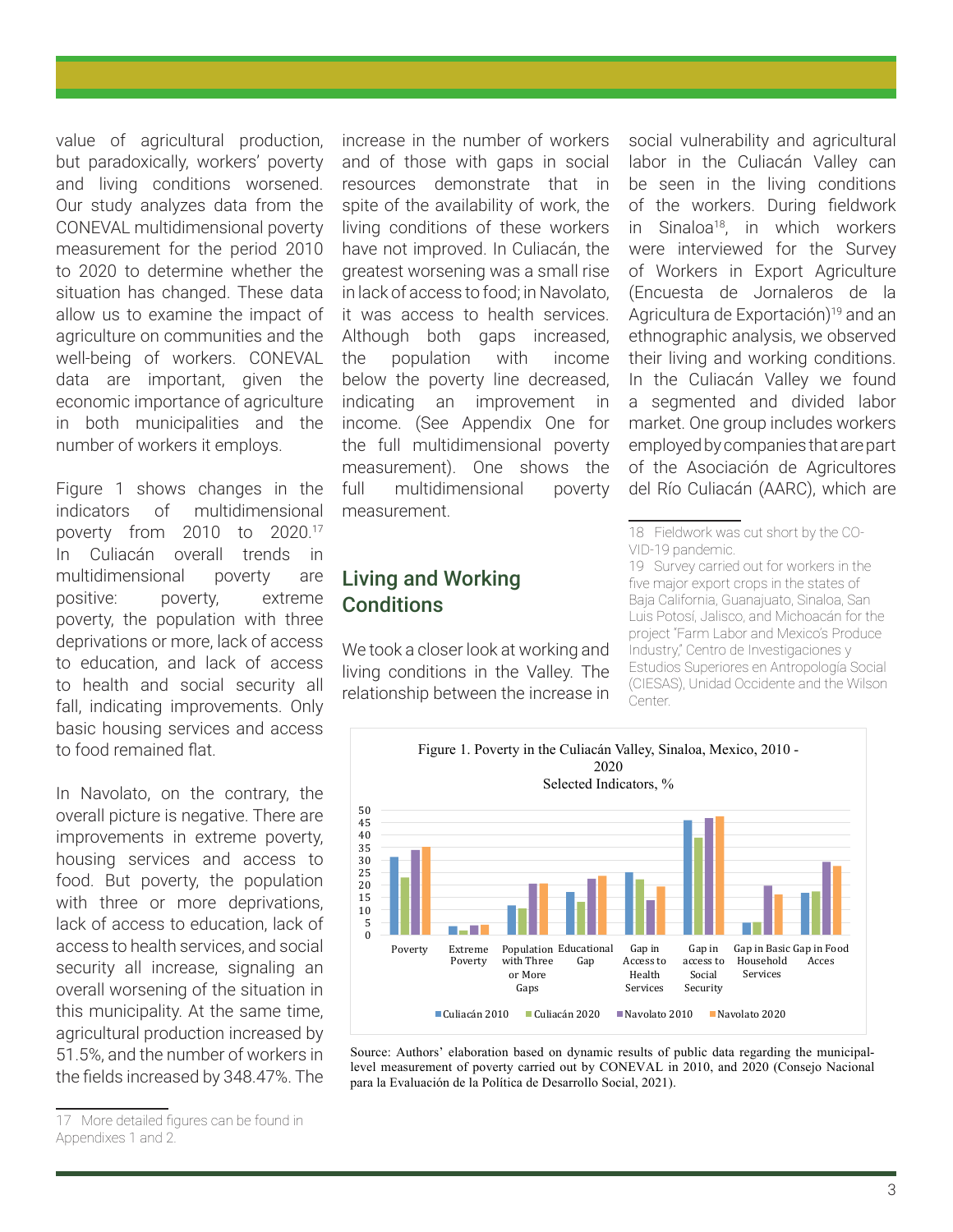registered exporters. The other includes informal, casual workers who are hired for one or a few days. The difference between the two is significant: the average monthly wage in the first group is 7086 pesos for men and 5593 pesos for women. The average monthly wage for casual workers in the Culiacán Valley is 6004 pesos for men and 5179 pesos for women, but the contrast is even greater in employment benefits: while 94% of workers in AARC-affiliated companies are registered with the IMSS and 84% had received an end-of-year bonus, the corresponding figures for casual workers were 13% and 14%. Casual workers also live in settlements they themselves construct. One of these is the *sindicatura* Villa Benito Juárez, located in the municipality of Navolato, which includes mainly the housing for field workers referred to as *cuarterías* or tenements: structures of brick or cinderblock, with rooms measuring approximately six by six meters that house entire families. These families cook and sleep in the same room; there are also bathrooms and laundry rooms shared by all the residents. The *cuarterías* have private owners; the municipal government administers only one. The cost of the rooms ranges from 100 to 250 pesos a week. This housing is clearly overcrowded, and in some cases there are problems of hygiene and access to basic services. In one of the *cuarterías* we visited, for example, there were piles of scrap wood and junk in the common patio, and food wrappers on the ground (Photo 1).

Companies also have *cuarterías* or *galeras* in the fields. The latter are large single-level structures with dividers that define rooms in which entire families live. Originally these buildings were constructed mainly with sheet metal, but the companies' human resources personnel say that now they are more often built out of cinderblock. As in the *cuarterías*, all the residents share bathrooms and

laundry rooms. The lack of space and privacy in these tenements means workers living in them will be deprived of some aspects of housing quality, as defined by CONEVAL.

Another problem is the persistence of informal hiring. In the *cuarterías*  we visited in Villa Juárez, some of the people said they worked under

**Photo 1.**



*Cuartería* in the *Sindicatura* Villa Benito Juárez, in the Municipality of Navolato Photo: Elisa Martínez Rubio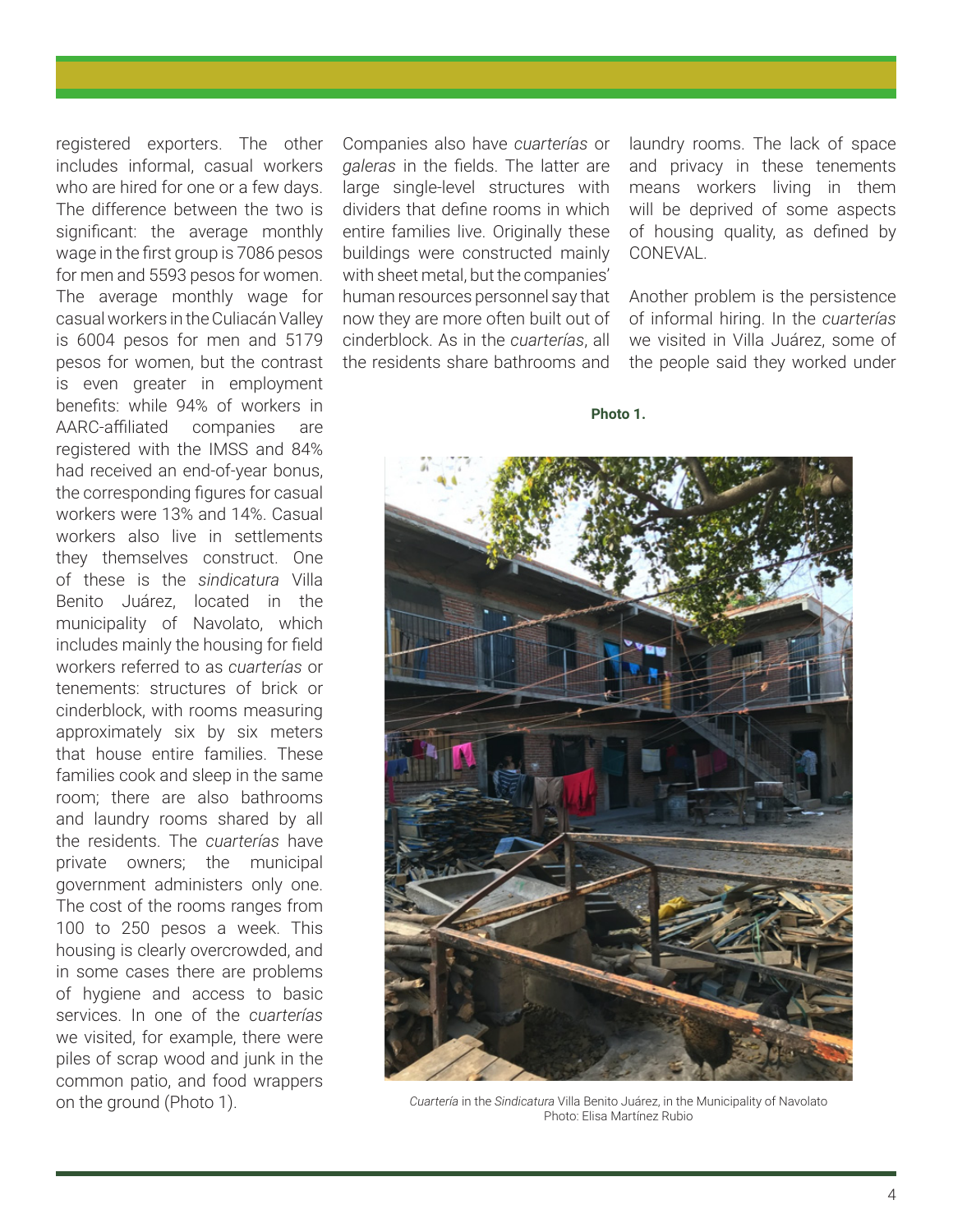the "pay and go" system, meaning that they had no formal contract, but were recruited and paid by different companies every day. Every day at 5 a.m., yellow buses waited at the entrance to the community, where contractors and drivers recruited workers for the day. These practices explain the decrease in access to social security. Workers in this situation also report lower wages than those who work with a contract: some of those interviewed said they earned between 400 and 1400 pesos a week. These low wages, in comparison with other agricultural export regions, explains the decrease in access to food. Some of the workers interviewed in fieldwork said they were given no time off to eat during their workday, which begins at 7 a.m. and ends at 4 p.m. A clear example of the precarious working conditions was observed in the municipallyadministered *cuartería*, where a 27-year-old woman was interviewed who worked with her husband in the tomato fields. The family was from Veracruz, but had lived in Sinaloa for nine years. She, her husband, and their four children ranging in age from one to ten years live in a single room for a weekly rent of 150 pesos. The couple is not employed by a company; they work under the "pay and go" system, without any formal contract or employment benefits. The previous week she had earned 800 pesos, working from 7 a.m. to 4 p.m. without a lunch break. During the interview the family prepared a meal. Wood stoves are prohibited in the rooms, and every family must buy its own gas stove and tank of gas. They did not have one, so

they had made a small fire in front of their room to cook black beans. Their case reflects the conditions of precarity, poverty, and vulnerability in which many of the agricultural workers in the Culiacán Valley still find themselves.

### Conclusion

The Culiacán Valley is a region of major importance for export agriculture, and it has experienced a marked increase in the value of its production. Although there has been some progress, its workers remain in conditions of poverty and precarity. The municipality of Culiacán shows improvements in most indicators of multidimensional poverty. The opposite is the case for Navolato. Although there is an emphasis on social responsibility

in the companies affiliated with the AARC, the large numbers of workers who live in Villa Juárez and who work informally are evidence of its absence in other companies. The situation highlights the urgency of improving living and working conditions in this microregion. It is not only necessary to improve wages, but also living conditions and the system of informal hiring. To do so, a dialogue between companies and government is urgently needed, to create public policy that can bring about substantive change.

**Photo 2.** Agricultural Workers' Housing in Sinaloa

Photo: Agustín Escobar Latapí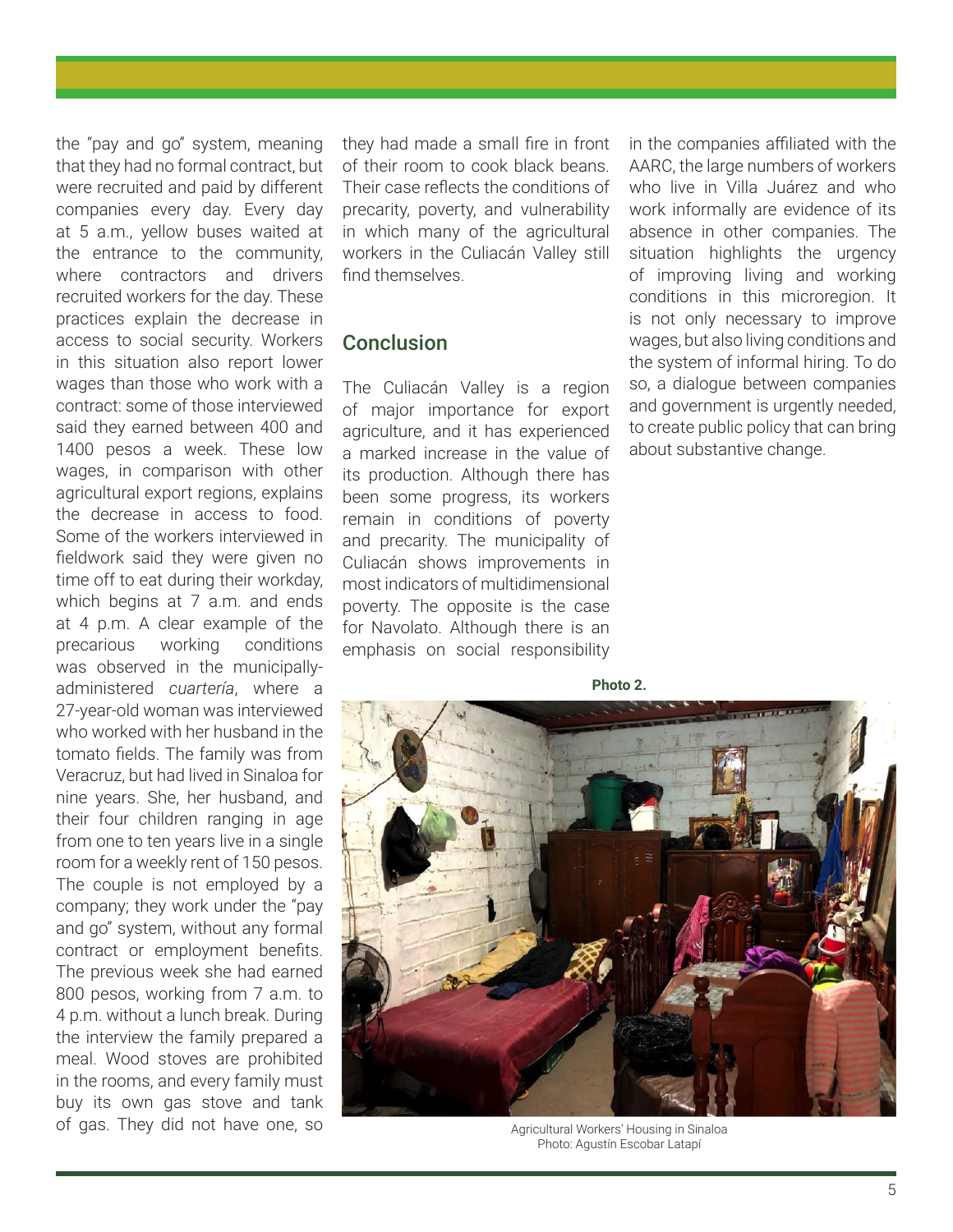#### **Bibliography**

–Becerra Pedraza, Itzel., Vázquez García, et. al. 2008. "Infancia y flexibilidad laboral en la agricultura de exportación mexicana." *Revista latinoamericana en ciencias sociales niñez y juventud*, 6, 1: 191-215.

–Lara Flores, Sara María. 1998. *Nuevas experiencias productivas y nuevas formas de organización flexible del trabajo en la agricultura.* Mexico: Juan Pablos Editores/Procuraduría Agraria.

–Lara Flores, Sara María. 2012. "Los territorios migratorios como espacio de articulación de migraciones nacionales e internacionales. Cuatro casos del contexto mexicano," *Política y sociedad,*  49, 1: 89-102.

–Maya Ambía, Carlos J. 2011. "Sinaloa: ¿cluster agroindustrial o territorio desincrustado?," *Análisis*, 14, 41: 127- 160.

–Posadas. 2017. "La situación de los trabajadores rurales en Sinaloa," *Estudios sociales*, 27,49: 245-271.

–Rodríguez Pérez, Beatriz Eugenia. 2005. *Alianza Matrimonial y conyugalidad en jornaleras migrantes. Las y los triquis en la horticultura sinaloense.* Mexico: Instituto Nacional de las Mujeres.

–Sandoval Cabrebra, Seyka Verónica. 2012. "Condiciones históricoestructurales de los productores de hortalizas sinaloenses en la cadena de valor, 1900-2010." *Región y sociedad*, 24, 54: 231-261

–Secretaría de Desarrollo Social. 2006. *Tendencias recientes de la migración interna de los jornaleros agrícolas.*  Mexico: Sedesol / Programa de Atención a Grupos Vulnerables.

–Secretaría de Desarrollo Social. 2011. *Pobreza, migración y capacidades básicas en la población jornalera agrícola en México. Resultados de la Encuesta Nacional de Jornaleros Agrícolas 2009.*  Mexico: Sedesol.

More information: jornamex.com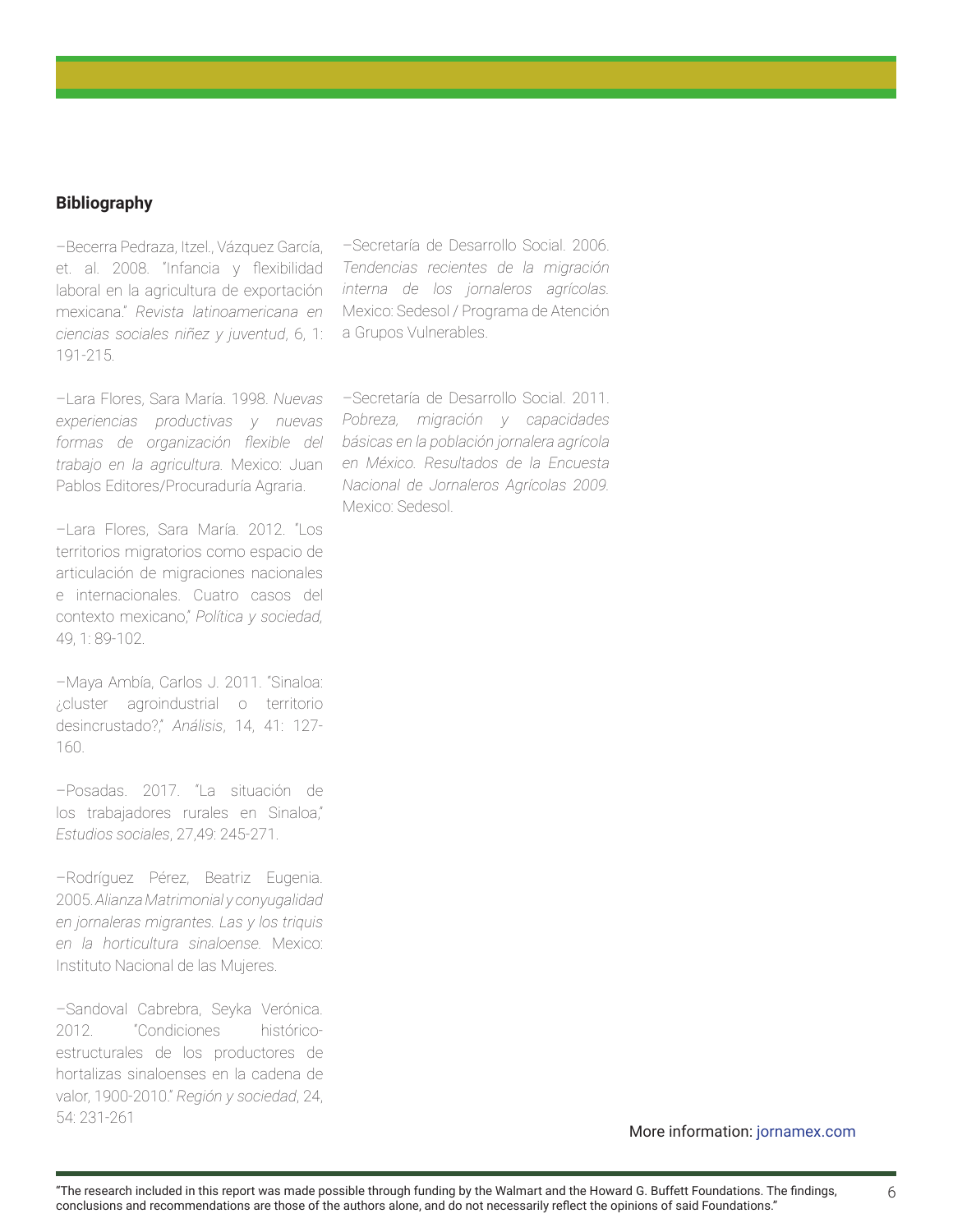### **APPENDIX**

| Appendix 1. Indicators of Multidimensional Poverty in Culiacán, Sinaloa: 2010-2020 |         |      |            |         |                                               |      |  |  |  |
|------------------------------------------------------------------------------------|---------|------|------------|---------|-----------------------------------------------|------|--|--|--|
| <b>Indicator</b>                                                                   | Percent |      | Persons, N |         | <b>Average Social</b><br><b>Resource Gaps</b> |      |  |  |  |
|                                                                                    | 2010    | 2020 | 2010       | 2020    | 2010                                          | 2020 |  |  |  |
| <b>Multidimensional Poverty</b>                                                    |         |      |            |         |                                               |      |  |  |  |
| <b>Population in Situation of</b>                                                  | 31.2    | 23   | 272,524    | 244,846 | $\overline{2}$                                | 1.9  |  |  |  |
| <b>Multidimensional Poverty</b>                                                    |         |      |            |         |                                               |      |  |  |  |
| <b>Population in Situation of</b>                                                  | 27.8    | 21.3 | 242,296    | 226,818 | 1.8                                           | 1.8  |  |  |  |
| <b>Moderate Multidimensional</b>                                                   |         |      |            |         |                                               |      |  |  |  |
| <b>Poverty</b>                                                                     |         |      |            |         |                                               |      |  |  |  |
| <b>Population in Situation of Extreme</b>                                          | 3.5     | 1.7  | 30,228     | 18,028  | 3.5                                           | 3.4  |  |  |  |
| <b>Multidimensional Poverty</b>                                                    |         |      |            |         |                                               |      |  |  |  |
| <b>Population With Social</b>                                                      | 29.9    | 33.6 | 260,784    | 357,233 | 1.7                                           | 1.7  |  |  |  |
| <b>Vulnerability</b>                                                               |         |      |            |         |                                               |      |  |  |  |
| <b>Population With Income</b>                                                      | 9.1     | 7.8  | 79,049     | 82,707  | $\overline{a}$                                |      |  |  |  |
| Vulnerability                                                                      |         |      |            |         |                                               |      |  |  |  |
| <b>Population Not Poor or</b>                                                      | 29.8    | 35.7 | 259,870    | 379,543 | $\overline{a}$                                |      |  |  |  |
| Vulnerable                                                                         |         |      |            |         |                                               |      |  |  |  |
| <b>Social Deprivation</b>                                                          |         |      |            |         |                                               |      |  |  |  |
| <b>Population With at Least One Gap</b>                                            | 61.1    | 56.6 | 533,309    | 602,078 | 1.9                                           | 1.8  |  |  |  |
| in Social Resources                                                                |         |      |            |         |                                               |      |  |  |  |
| <b>Population With at Least Three</b>                                              | 11.7    | 10.6 | 101,798    | 112,287 | 3.4                                           | 3.3  |  |  |  |
| <b>Gaps in Social Resources</b>                                                    |         |      |            |         |                                               |      |  |  |  |
| <b>Indicators of Gaps in Social</b>                                                |         |      |            |         |                                               |      |  |  |  |
| <b>Resources</b>                                                                   |         |      |            |         |                                               |      |  |  |  |
| <b>Educational Gap</b>                                                             | 17.1    | 13.1 | 149,348    | 139,792 | 2.2                                           | 2.1  |  |  |  |
| <b>Access to Health Services</b>                                                   | 25      | 22.3 | 218,184    | 237,574 | 2.4                                           | 2.4  |  |  |  |
| <b>Access to Social Security</b>                                                   | 45.9    | 38.9 | 399,975    | 414,240 | 2.1                                           | 2.1  |  |  |  |
| <b>Housing Space and Quality</b>                                                   | 5.1     | 5.1  | 44,508     | 54,638  | 3.2                                           | 2.6  |  |  |  |
| <b>Access to Basic Household</b><br><b>Services</b>                                | 4.9     | 5.1  | 42,454     | 54,556  | 3.3                                           | 2.6  |  |  |  |
| <b>Access to Food</b>                                                              | 16.8    |      |            |         |                                               |      |  |  |  |
|                                                                                    |         | 17.3 | 146,936    | 183,715 | 2.6                                           | 2.1  |  |  |  |
| <b>Well-Being</b>                                                                  |         |      |            |         |                                               |      |  |  |  |
| <b>Population With Income Below</b>                                                | 40.3    | 30.8 | 351,573    | 327,552 | 1.6                                           | 1.5  |  |  |  |
| <b>The Poverty Line</b>                                                            |         |      |            |         |                                               |      |  |  |  |
| <b>Population With Income Below</b>                                                | 12      | 6.1  | 104,957    | 64746   | 1.9                                           | 1.9  |  |  |  |
| <b>The Extreme Poverty Line</b>                                                    |         |      |            |         |                                               |      |  |  |  |

Source: Authors' elaboration based on dynamic results of public data regarding the municipal measurement of poverty carried out by CONEVAL in 2010 and 2020. Consejo Nacional para la Evaluación de la Política de Desarrollo Social, 2021.